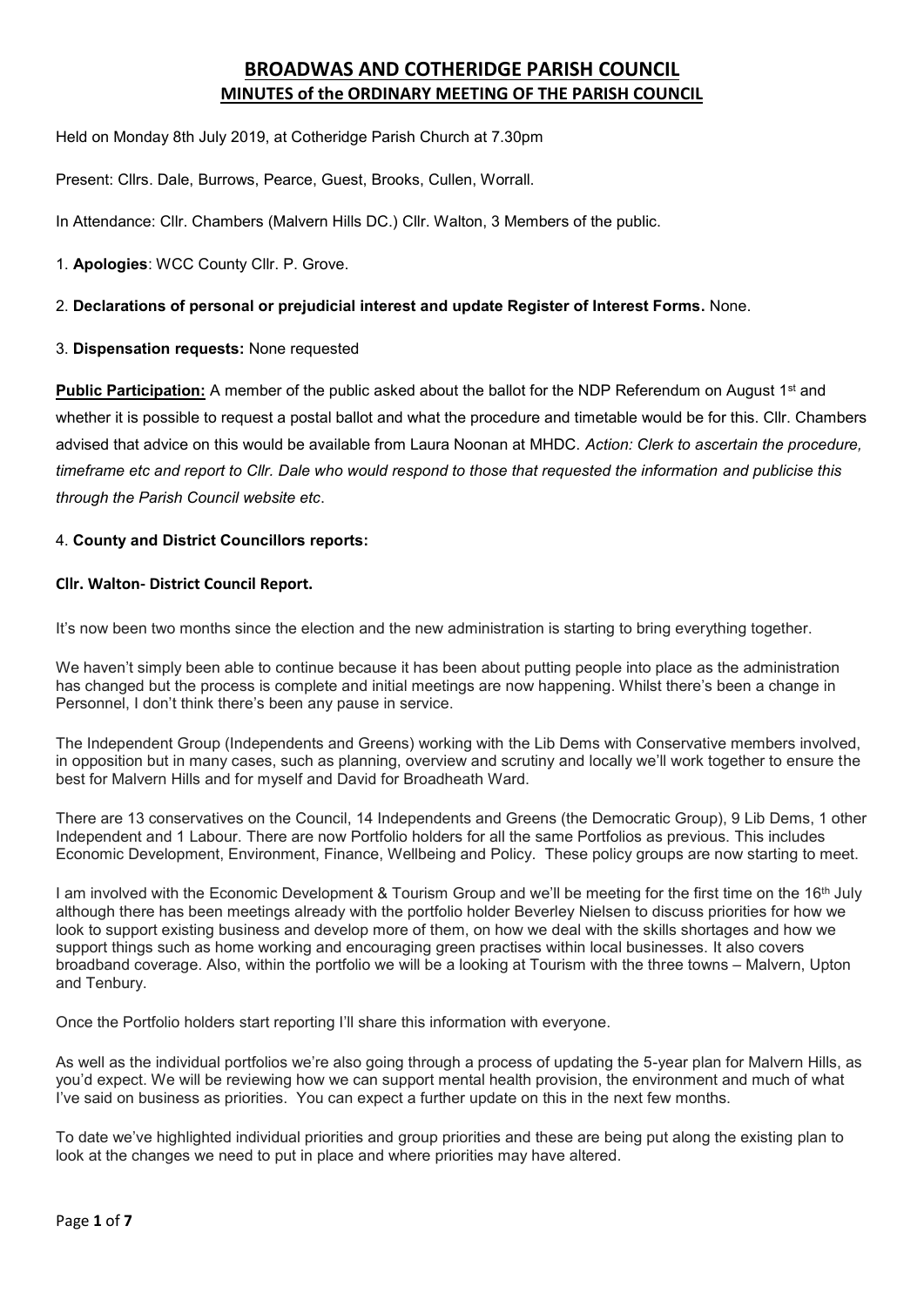On planning… It's also important that we maintain the 5-year housing supply, although this relies on larger developments starting sooner rather than later and that's where pressure could come as we are now reliant on larger developments getting going to ensure the provision is there as required. I am meeting with relevant people to ensure this is done and we recognise the urgency.

Locally I've met a lot of residents and discussed lots of local issues with residents. Broadwas and Cotheridge is my quietest area but most issues are around planning concerns and speeding through the villages.

The lack of feedback from residents in Broadwas & Cotheridge is a credit to the parish council. People seem to be able to get the information they need. The verges aren't too long and there is a generally a good level of engagement between the parish and residents.

On a personal level …You can follow all of what I do on my Facebook page or soon, on my personal page where – on both – I'll do my best to keep everyone updated.

#### **Report received.**

#### **Cllr. Chambers – District Council update.**

In addition to Cllr. Walton's update Cllr. Chambers reported that there are a number of contentious planning applications coming through at present and that he and Daniel will be closely monitoring these and will keep the Parish Council updated.

#### **Cllr. Grove WCC Report.**

The Ofsted team of inspectors finished their inspection at County Council Hall on Friday after an intensive two weeks on site. The team looked at the whole range of services from the family front door to safeguarding through to permanency and support for children in care and care leavers. The regulatory inspector looked at our fostering and adoption services and the education inspector considered the work of the virtual school as well as outcomes for children missing education or having elective home education. They were focusing on impact for children and young people as well as looking at how we had responded to the recommendations from the inspection at the end of 2016. The inspectors were rigorous and challenging as well as being open to listening to our views about the positive difference we were making. A report is now being written which then goes into Ofsted's quality assurance and consistency process during the coming weeks. The final report will be published on 29<sup>th</sup> July.

A new campaign will begin this month to promote "Get Safe". This is the Worcestershire name for our multi-agency support and protection for children and young people at risk of criminal exploitation. Get Safe stands for Gangs, Sexual exploitation, Trafficking, Modern Day Slavery, Absent or Missing, Forced Marriage and Criminal Exploitation. Awareness events will take place across the county.

Cabinet discussed proposals for the future delivery model for the provision of overnight short breaks for children and young people. This will now go out for consultation. Alongside our partners at the NHS Health and Care Trust, we're committed to the continued provision of a wide range of support for children and young people with disabilities and their families.

WORK on the final piece of the much-anticipated scheme to dual the Southern Link Road began this week with the installation of foundations for the new bridge.

To enable the construction of the new bridge next to Carrington Bridge and the new viaduct, foundations need to be built. Before this work is started, temporary sheet piles, which are big interlocking panels of steel, need to be vertically inserted into the ground, near the current supporting walls of the bridge. These sheet piles will keep the earth in place behind them and will ensure the stability of the existing structures whilst the ground in front is excavated in readiness for the new foundations to be laid. These piling works began on Monday last week, and will take about three weeks, depending on the weather, and whilst they take place the site boundary fencing which currently runs along the south side of the carriageway will be covered. A temporary reduced speed limit of 30mph will be also in place for the duration, as much of the work will be carried out close to the carriageway.

Works are also soon to start in readiness for improvements to the Powick roundabout and the new foot and cycle bridge over Hams Way. Ahead of this, the car park next to the Powick roundabout will be closed for the remainder of the scheme.

Page **2** of **7**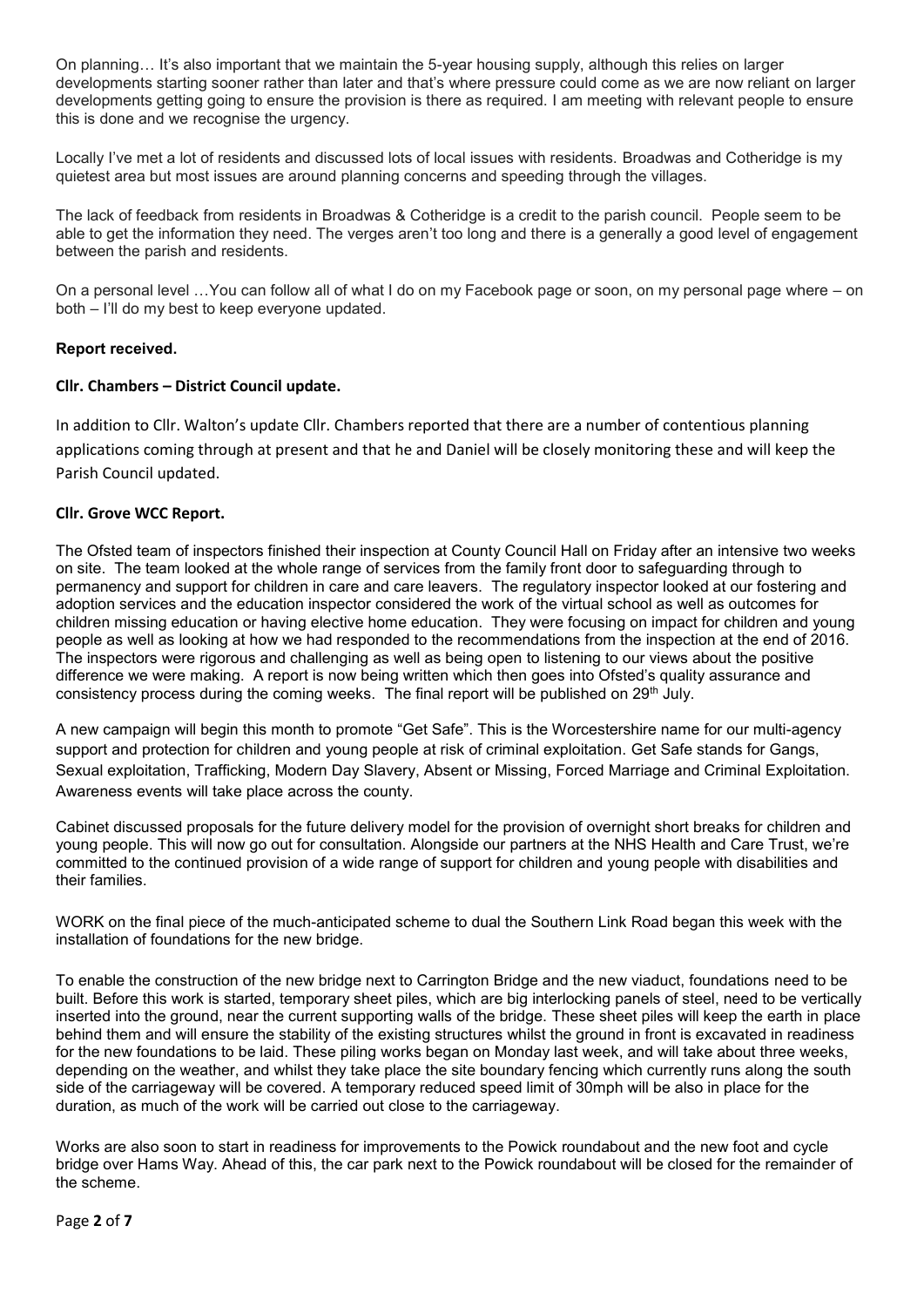Cyclists and pedestrians will be directed to follow the Malvern Road and pedestrians will also have the option of rejoining the Old Powick Road just south of the Old Bridge via a public right of way.

Works are now underway at Sidbury in Worcester as part of congestion relief scheme. A key part of the works is the replacement of the almost 50-year-old traffic light system with signals that use the latest technology. The new signals will regularly monitor traffic conditions and will adjust how long a light remains green based on the level of traffic.

To improve traffic flow along the City Walls Road from the north, the approach lanes will be extended to enable vehicles to get into the correct lane earlier.

There will also be improvements for pedestrians and cyclists with the installation of a new signal-controlled pedestrian crossing on Commandery Road.

This summer, Officers and Councillors will be going to a variety of popular family events across Worcestershire for our annual Resident Roadshows. The first roadshow took place at West Fest in Malvern last Saturday 29 June. At this year's Resident Roadshows, we will be informing members of the public about the Council-owned company for children's services, Worcestershire Children First. We will be supporting the work of our Adult Services teams to encourage people to plan for their futures and we will also be informing residents about the infrastructure projects that are taking place closest to each of the above locations.

The remaining locations are:

- Hanbury Show (near Redditch) 6 July
- Evesham River Boat Festival (Wychavon) 13 July
- Worcester Food Festival 27 July
- Bromsgrove Saturday Market 3<sup>rd</sup> August
- Wythall Carnival– 11 August
- Kidderminster Saturday Market 17 August

Blackminster Middle School in Evesham has been officially open to the public this month, following an ambitious £860,000 school refurbishment. Nigel Huddleston, Member of Parliament for Mid Worcestershire officially opened the new technology areas. Funded from the County Council's Capital Investment Programme, the refurbishment has seen two science laboratories and a design technology area featuring a food technology area and graphics space.

A much-needed programme of works to reduce the impact of flooding on local residents and businesses in the Upton area is now complete. The work, delivered by Worcestershire County Council, focused on raising the A4104 in Upton-Upon-Severn, meaning the road will be less likely to be affected by future floods. The major scheme, which started in September 2017, has been hailed a feat in engineering due to its complexity. Not only did the road need to be raised by nearly 1 metre in places, extensive modelling of flood waters was needed to ensure the impact to the surrounding areas was kept to a minimum and a completely new drainage system installed.

The installation of flood management techniques has now been completed around the county as part of the Worcestershire Natural Flood Management project. Throughout spring 2019, nine large structures were installed along a stretch of Beesmoor Brook and seven along Merry Brook. Each structure is made of locally sourced tree trunks which interact with the water to slow the flow and decrease water travelling downstream. The structures will reduce flooding in communities, develop wetland areas for biodiversity and habitat formation, and increase quality of water.

## **Report received.**

5. **Minutes of the Annual Parish Council meeting held on June 10th, 2019**: These were considered and Cllr. Burrows

Proposed that they be accepted as a true record. Seconded by Cllr. Pearce. All in favour They were duly signed and

dated as a true record by the Chairman of the meeting Cllr. Burrows.

## 6. **Matters Arising**: -

• Green Grit Bin request for Berryfields Close, Broadwas- Mr. Waller provided the necessary plan for siting of the Grit Bin, letter of permission to site it on the land from the landowner which was passed to WCC Highways. They informed the Parish Council that the Grit Bin can now be purchased and sited on the land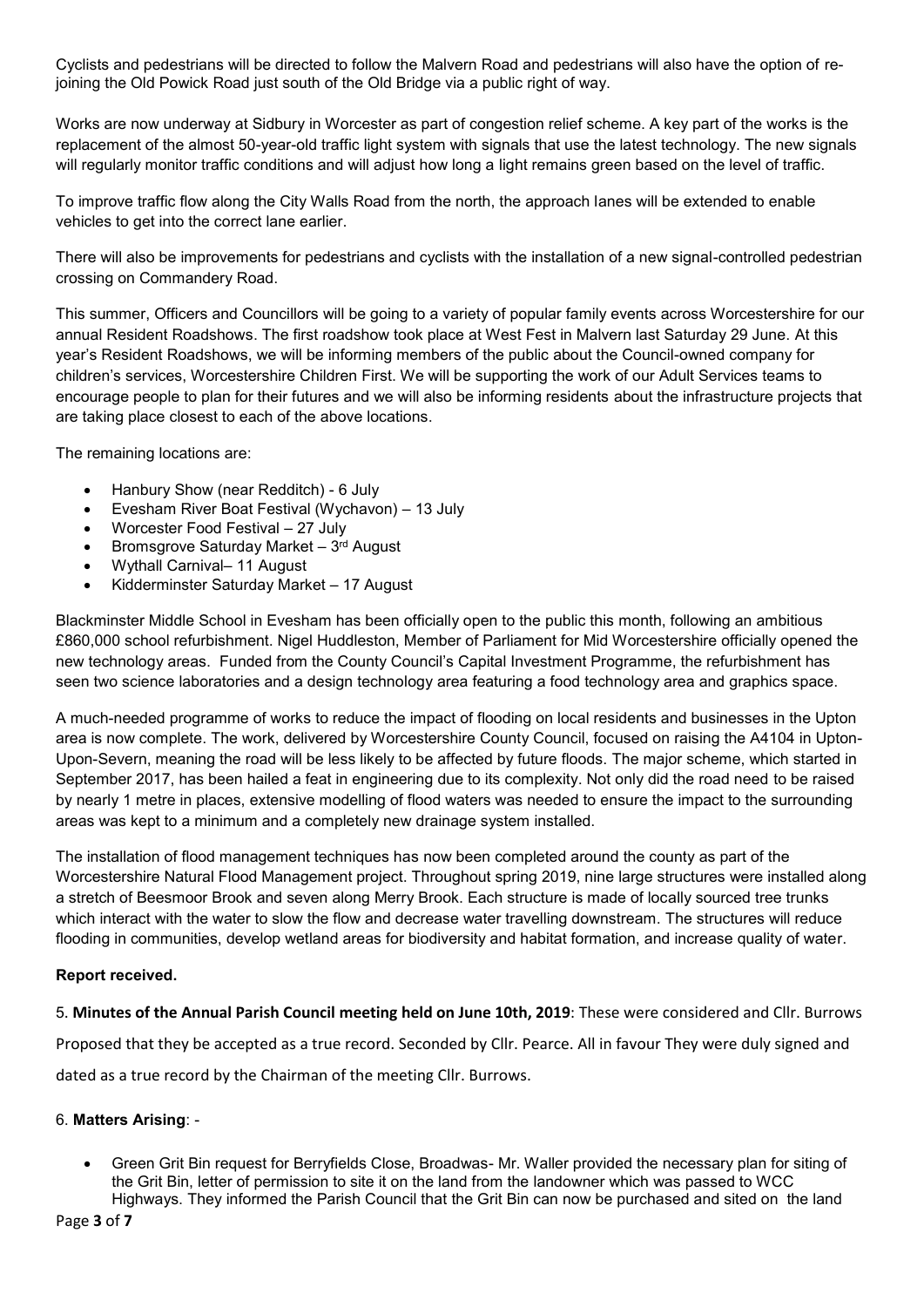but once the WCC Highways take over adoption of Berryfields Close there would then be a WCC Highways assessment of the siting of the Grit Bin and if it was then felt that the siting did not meet WCC Highways criteria the Grit Bin may have to be moved. The Parish Council felt that was not an issue and asked the Clerk to progress the purchase of the Grit Bin. WCC Highways also advised that the Grit Bin could not be delivered to site and would be delivered to the Lengthsman for him to site and set up.

- A member of the public reported that the gutters in Broadwas were needing weed clearance and treatment and Cllr. Guest reported that the footpaths were also becoming overgrown. The Clerk reported these matters to the Parish Lengthsman on the  $13<sup>th</sup>$  June and the Lengthsman undertook the work.
- Cllr. Dale reported to the Parish Council that he was closely monitoring the play equipment supplied by Playquest. There were no developments to report to this meeting but that he would keep everyone updated if issues arise.
- The Friends of the Chase School requested a grant towards refurbishment of the music rooms and equipment. The Parish Council decided that on this occasion the grant would not be approved. The Clerk wrote to the Friends of the Chase School to inform them of the Council decision.
- NDP: Cllrs Dale, Guest and Pearce finalised and publicised details for and promotion of referendum. See Public Participation above for discussion on postal votes.
- The Clerk contacted the Public Land Officer to inform him that the post will be disestablished from 1<sup>st</sup> August 2019.
- Clerk to ascertain cost of emptying the 3 litter bins in the Parish. Actioned on 23rd June to MHDC. Broadwas Bus Shelter litter bin already on MHDC Contract. The Clerk is awaiting MHDC quote for the other 2.

# 7. **Correspondence:**

- **MHDC- Planning session for Parish and Town Councils:** Thursday 4th July. Cllr's Pearce and Dale attended and found it very informative. They especially noted that Council Planning Officer's had a difficult task to try and turn planning applications around in the 21 day period and related this to the fact that Broadwas and Cotheridge Parish Council has no Parish Council meetings in August or December and that a discussion should take place under planning on the agenda to ensure that procedures are in place to deal with applications during such periods.
- **12th June- Worcestershire County Council's Community Solutions Fund flyer.** Councillors found the email unclear. *Action: Clerk to ascertain more information on this.*
- **WCC 5th July - The Worcestershire Passenger Transport Strategy** is now available online. WCC have already been out to several locations across the county to engage with members of the public, schools, surgeries, hospitals and libraries to promote consultation of our Strategy. <http://www.worcestershire.gov.uk/passengertransportstrategy> Hard copies of these documents; and paper copies of the consultation questionnaire are available in Libraries. *Action: Cllr. Worrall agreed to collate all responses and report back to the Parish Council Meeting.*
- $\bullet$  8<sup>th</sup> July Mrs. Parkes requesting to relay to the Parish Council her thanks for the support of allowing her to use Berryfields for the Broadwas School Summer Fete on Saturday. It was a successful and well attended event raising £1,750 for the School - a fantastic amount of money. Cllr. Dale commented that the event was brilliantly run and asked the *Clerk to write to Mrs. Parkes to convey this message*. Mrs Parkes also requested to seek permission to hold the Broadwas Village Bonfire Party on Berryfields on the 9<sup>th</sup> November - again the same principle as last year - all proceeds being donated to the school. Councillors felt there were no issues with the event last year and that under the same terms that permission be granted for the use of Berryfields for the event. *Action: Clerk to relay this to Mrs. Parkes*.

## 9. **Planning. –** Report from Cllr. Pearce

**18/01282:** Upper Howsen Farm Cotheridge – Proposed demolition of existing farm buildings and use of site for 8 caravans/log cabins. Response submitted on behalf of the Parish Council raising no objections subject to appropriate conditions regarding road access, landscaping, drainage etc and on assumption that the application is for log cabins and not caravans. No change.

**16/00335 & 16/00353:** Little Lightwood Farm Cotheridge –Two retrospective applications for retention of the earth bund and open storage are still outstanding after three years. Parish Council have previously submitting observations. No change.

Page **4** of **7 19/00164:** Tack Farm (rear of Stone Farm) Broadwas – Retrospective change of use from equine stables to dog breeding unit. Response submitted by the Parish Council recommending refusal.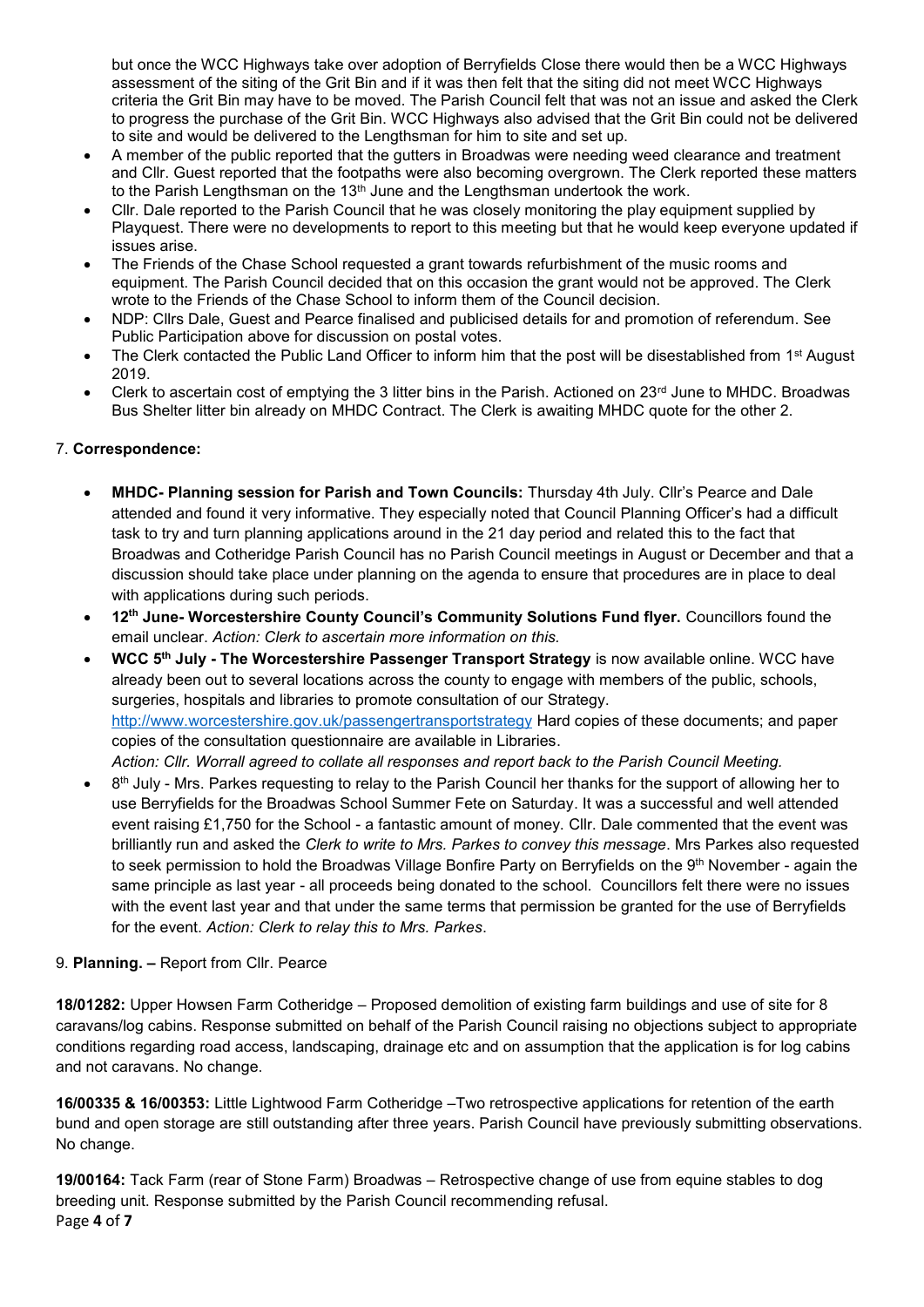**19/00278:** Mount Flirt Sledgmoor Broadwas – Demolition of existing store and construction of new building containing swimming pool etc. Approved by MHDC.

**19/00467:** Round Hill Cottage Little Green Broadwas – Extension to house and new double garage. Parish Council responded stating no objections.

**19/00525:** Laylocks Nurseries Cotheridge – Demolition and reconstructions of parts of Garden Centre. The Parish Council has raised no objections to this application.

**19/00583:** Church Lane Broadwas – Construction of 13 affordable dwellings. Objection submitted by Quadrant Planning on behalf of the Parish Council. The applicant has now submitted further reports to MHDC attempting to argue that the application should be approved notwithstanding the emerging Neighbourhood Development Plan. *Action: Cllr. Pearce to liaise with MHDC Planning Department regarding the desirability or otherwise of making further representations*.

**19/00690:** The Plecks Otherton Lane Cotheridge – Single storey house extension. Resubmission of previous application. The Parish Council has raised no objections. Refused by MHDC.

10. **Defibrillator Checks:** The Clerk passed all the defibrillator information to Cllr. Burrows to review and implement procedures for the management of the defibrillator. Correspondence was received from West Midlands Ambulance Service advising of a new website being set up for the management of all Defibrillators around the Country under the "Circuit" National Defibrillator Network. This is an online resource which enables us to record checks and be notified of updates and or issues. *Action: The Clerk and Cllr. Burrows are currently creating a file for this website*.

11. **Gigabyte/Fibre connection for Broadwas and Cotheridge project:** Cllr Burrows reported that Planning and preparation for parish consultation and expressions of interest are now complete - next step is to agree timing and time/ resources for collation of responses. It was decided that a back to back form/advice sheet be printed to insert into the August edition of the Footprints Magazine. Cllr. Dale Proposed that Cllr. Burrows and Cllr. Cullen be delegated to identify drop off points for forms. Online forms from the website would be automatically returned to Cllr. Dale through the website. A date of Mid-September was set for finalising the results.

12. **NDP Update:** Cllr. Guest reported that the Parish Council were almost there. The Referendum is set for the 1st August which would be followed by the NDP being ratified at Full Council at MHDC on 24th September.

13. **Drone Flying**. Cllr. Dale reported having noticed drone flying activity at Berryfields and concerns were raised generally around drone flying, privacy and especially child protection issues using drones with cameras with the locality of Berryfields to Broadwas Primary School. Cllr. Chambers advised that Meesha Patel at MHDC as Legal Adviser to MHDC may have advice on Drone flying. Action: *Clerk to write to Meesha Patel to request advice and see if MHDC has a policy on this*. *Action: Cllr Dale to discuss this with Broadwas Primary School with regards to child protection issues.*

**14. Broadgreen Grass Cutting:** Cllr. Dale reported that Mr. Winkworth and other volunteers deal with the grass cutting back at Broad Green. They are restricted by Nature England not to cut the grass before mid-July dependent on the weather which could make it even later. Broad Green should then be assessed to see if any further work is required.

**15. Berryfields Playing Fields.** Cllr. Brooks emailed an update and letter sent to Mr. Nott regarding land adjacent to Berryfields Playing Field. Mr. Nott is quite willing to re-open talks if/when the Parish Council decide to progress matters further.

Mr. Nott did point out that the Wolverley Homes application (if successful) would impact on the land the Parish Council are considering buying, as it will be accommodating all their land and Homes drainage etc as it passes to the main pipe further down the same field.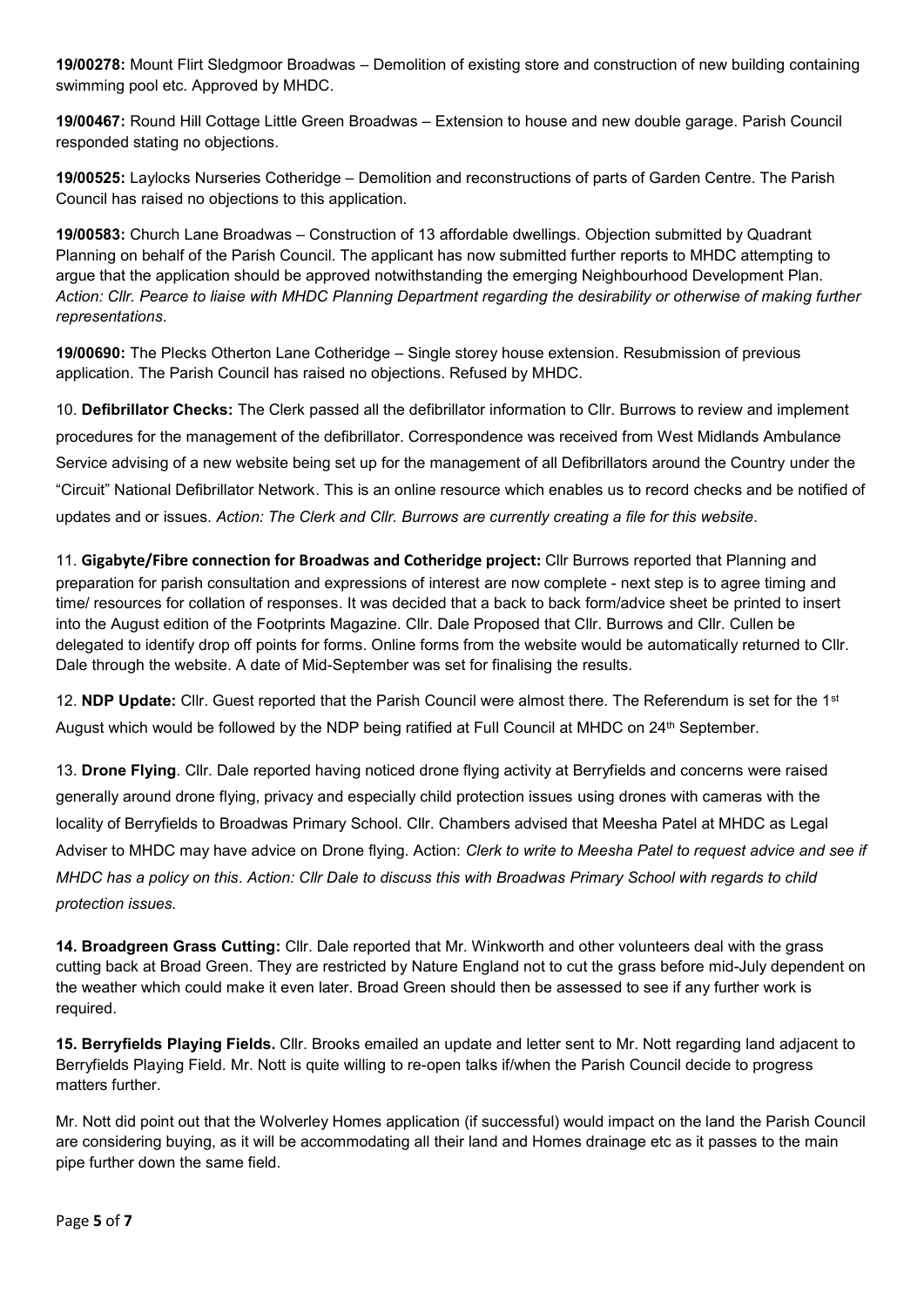Cllr. Brooks spoke about a further site on the opposite side of Berryfields Playing Fields which has good access as a 2<sup>nd</sup> option. The landowner is Mr. Lane. Cllr. Guest commented that a 2<sup>nd</sup> option would be advantageous. Cllr. Dale Proposed that Cllr. Brooks explore option 2 further. Action: *Cllr Dale to prepare a paper by 1st August on proposals for Berryfields Playing Fields expansion.*

Discussions took place for other uses for the Berryfields Playing Fields Site. Car Boot Sales was suggested by a member of the public. Cllr. Brooks reminded Councillors that the Deeds for the site stipulated that the site should be used as a dedicated site for sports and young people. Cllr. Burrows further commented that it should be open for the community to make any suggestion for consideration.

# **16. Progress Reports:**

a) Treasurer's Report: copy circulated to Councillors and attached to these Minutes. All payments were Proposed by Cllr. Guest and Seconded by Cllr. Brooks to be approved. All in favour. See Appendix below.

A Bank Reconciliation to the 2/7/19 was circulated and approved at the meeting. Cllr. Guest Proposed that it be accepted as a true record. Seconded by Cllr. Pearce. All in favour.

b) Clerk's Report. The Clerk discussed Councillor training. Cllr. Worrall expressed an interest in attending Worcestershire CALC training on 22<sup>nd</sup> July costing £30. This was agreed by Councillors. Cllr. Cullen mentioned that she had attended a training session recently and that CALC had suggested we consider purchasing a copy of the Good Councillor Guide. *Action: Clerk to investigate and order and in the interim send a copy of the existing Good Councillor Guide to Councillors.*

c) Public Land Officer's Report to 8th July 2019. Circulated prior to the meeting and appended to the Minutes below.

# 17. **Councillors' Reports and Items for Future Agenda:**

Cllr. Brooks reported that having now met with Mr. Winkworth, Chairman of the Broadwas Village Hall Management Committee he was pleased to report that there are now 3 quotes for the extension works to the village hall. A discussion took place regarding whether this should progress as it stands or look to see whether a review should take place prior to awarding a contract. Cllr. Dale Proposed that this be added to the agenda for the September Parish Council meeting *and if possible, to invite a representative of the VH Committee* for further discussion.

18. Date of next meeting: September 9th, 2019 at Broadwas Village Hall at 7.30pm

Meeting closed at 9:57pm

Signed Chairman………………………………………………. date…………………………………..